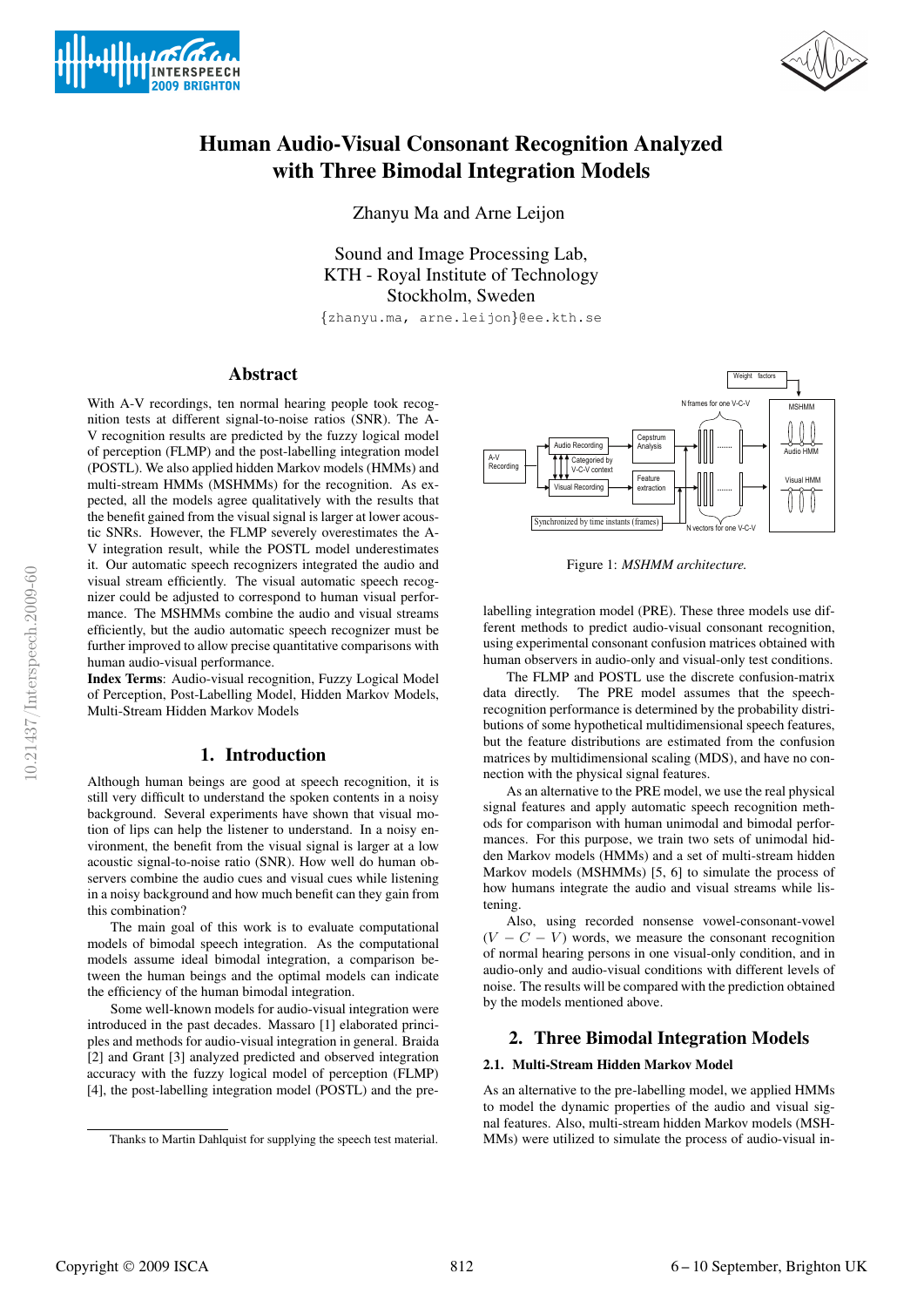tegration. The HMM approach has been very successful for automatic speech recognition. The MSHMM approach is widely used in audio-visual speech recognition. With the assumption that, at a given state, the audio signal is conditionally independent from the visual signal to the same stimulus, we simply multiply the output likelihoods of the audio and visual observations together as

$$
b_{AV,j}(O_{a,t}, O_{v,t}) = b_{A,j}^{\lambda_A}(O_{a,t}) \cdot b_{V,j}^{\lambda_V}(O_{v,t}) \tag{1}
$$

In (1),  $b_{A,j}(O_{a,t})$  and  $b_{V,j}(O_{v,t})$  are the likelihood of observed feature vectors  $O_{i,t}$ ,  $i \in (A, V)$  given state  $S_t = j$  at time instant t, and  $\lambda_i, i \in (A, V)$  is the stream weighting factor for the *i*th stream. At each HMM state in both the A and V models, a Gaussian mixture model (GMM) is used as the observation probability density function (PDF). As described in [5, 6],  $\lambda_i$ might be arbitrary chosen (e.g.  $0 \leq \lambda_i \leq 1$ ,  $\sum_{i=a,v} \lambda_i = 1$ ). In our case, to simulate optimal integration, we assume that both the stream weights were equal to 1.

In our analysis, we have three sets of HMMs, one for each nonsense word. One set is for audio training and recognition, the second one is for the visual stream and the third one is a set of MSHMMs using both the audio and visual streams.

Twelve mel-frequency cepstral coefficients (MFCCs) were used as audio features. For each video frame, we cropped the speaker's mouth area and rearranged the pixel values into a vector. These vectors were used as visual feature vectors. As in [7], probabilistic principal component analysis (PPCA) based GMMs [8, 9] were used for the visual HMMs and the visual part of MSHMMs. For the visual part, the PPCA automatically decreases the underlying dimensionality of the feature space and keeps only the principal components. Fig. 1 shows the architecture of the MSHMMs.

### 2.2. Fuzzy Logical Model of Perception

In the FLMP [4], the audio-visual (A-V) response to each stimulus is determined in a probabilistic way. For each unimodal stream, the conditional probability of response  $R_n$  given the stimulus  $S_m$  is denoted as  $P_i(R_n|S_m)$ ,  $i \in (a, v)$ . The response probabilities for the bimodal stimuli are calculated as

$$
P_{a,v}(R_n|S_m) = \frac{P_a(R_n|S_m)P_v(R_n|S_m)}{\sum_{k=1}^{|A|} P_a(R_k|S_m)P_v(R_k|S_m)}
$$
(2)

We estimate the confusion probabilities by the MAP method as

$$
P_i(R_n|S_m) = \frac{h_n + 1}{H + |\mathcal{A}|} \tag{3}
$$

where  $h_n$  means the number of choices to response n given stimulus  $S_m$ , H denotes the total number of responses given stimulus  $S_m$ , and  $|\mathcal{A}|$  is the total number of response alternatives.

### 2.3. Post-labelling Integration Model

According to the post-labelling integration model (POSTL) [2], the individual is assumed to make independent recognition with the audio stream and visual stream. Then the listener combines these two hard judgements to decide the final response to the bimodal stimulus. Each stimulus  $S_m$  is assumed to generate a pair of discrete labels  $(A_p, V_q)$  with probability mass  $P^*_{a,v}(A_p, V_q | S_m)$ . The set  $\mathcal{U}_n$  of label pairs  $(p, q)$  that lead to

the same response  $R_n$  is used to calculate the probability of the response  $R_n$  given the stimulus  $S_m$ 

$$
P_{a,v}(R_n|S_m) = \sum_{(p,q)\in\mathcal{U}_n} P_{a,v}^*(A_p, V_q|S_m)
$$
 (4)

The POSTL assumes that the labels from one stream only depend on this stream and are independent of the other stream. Thus the label probability for each stream can be multiplied to give the multi-stream probabilities as

$$
P_{a,v}^*(A_p, V_q|S_m) = P_a^*(A_p|S_m) \times P_v^*(V_q|S_m)
$$
 (5)

The probability of the labels in each stream is estimated from the observed confusion matrices as

$$
P_a^*(A_p|S_m) = P_a(R_p|S_m)
$$
 (6)

and similarly for the visual stream, using (3). Among many possible rules that the listener could use to map the label pair  $(A_p, V_q)$  to a response, the maximum likelihood rule gives the greatest recognition score when the prior probabilities of the stimuli are equal. For each  $(A_p, V_q)$ , the response is the identity of the stimulus for which  $P^*_{a,v}(A_p, V_q|S_m)$  is greatest. Thus,  $\mathcal{U}_n$  is chosen as the set of label pairs  $(p, q)$  for which  $P_{a,v}^*(A_p, V_q|S_n) > P_{a,v}^*(A_p, V_q|S_k)$  for all  $k \neq n$ . The conditional response probabilities under the maximum likelihood rule are obtained as

$$
P_{a,v}(R_n|S_m) = \sum_{(p,q)\in\mathcal{U}_n} P_a(R_p|S_m) \times P_v(R_q|S_m) \tag{7}
$$

If there is a label pair  $(p, q)$  for which

$$
P_{a,v}^*(A_p, V_q|S_l) = P_{a,v}^*(A_p, V_q|S_n) > P_{a,v}^*(A_p, V_q|S_k) \tag{8}
$$

for all  $k \neq l, n$ , this pair could be arbitrarily assigned to  $R_l$  or  $R_n$ .

# 3. Experiments

# 3.1. Material and Procedures

The consonant test material was recorded in Swedish and contains 17 consonants,  $/m$ , b, p, v, f, n, d, t, s, j,  $\int$ , c, r, l, g, k,  $\eta$ / represented in /a/−C−/a/, /i/−C−/i/, and /u/−C−/u/ context. The test material was video-recorded, with the speaker in a frontal position. The Long Time Average Speech Spectrum (LTASS) was measured for all recorded speech, and stationary noise with this spectrum was added to the acoustic channel of the recording while keeping the visual channel undistorted and synchronized. Noise was added to the clean speech at signal to noise ratios (SNR) of 0 dB, -3 dB, -6 dB and -9 dB. Each subject was tested in audio-only and audio-visual conditions at each SNR, and once in the visual-only condition. At a specific SNR, for one vowel, for example  $/a/$ , all the  $/a/–C−/a/$  nonsense words were played 3 times in a random order. Thus, in the audio-only condition,  $17 \times 3 = 51/a/-C-/a/$  nonsense words were presented to the subject. The subject was required to respond by choosing one consonant (*e.g.* /m/) immediately after the word was played. All the response alternatives were presented on the computer screen, placed in a fixed layout. Ten people with normal hearing and vision volunteered to participate in the test.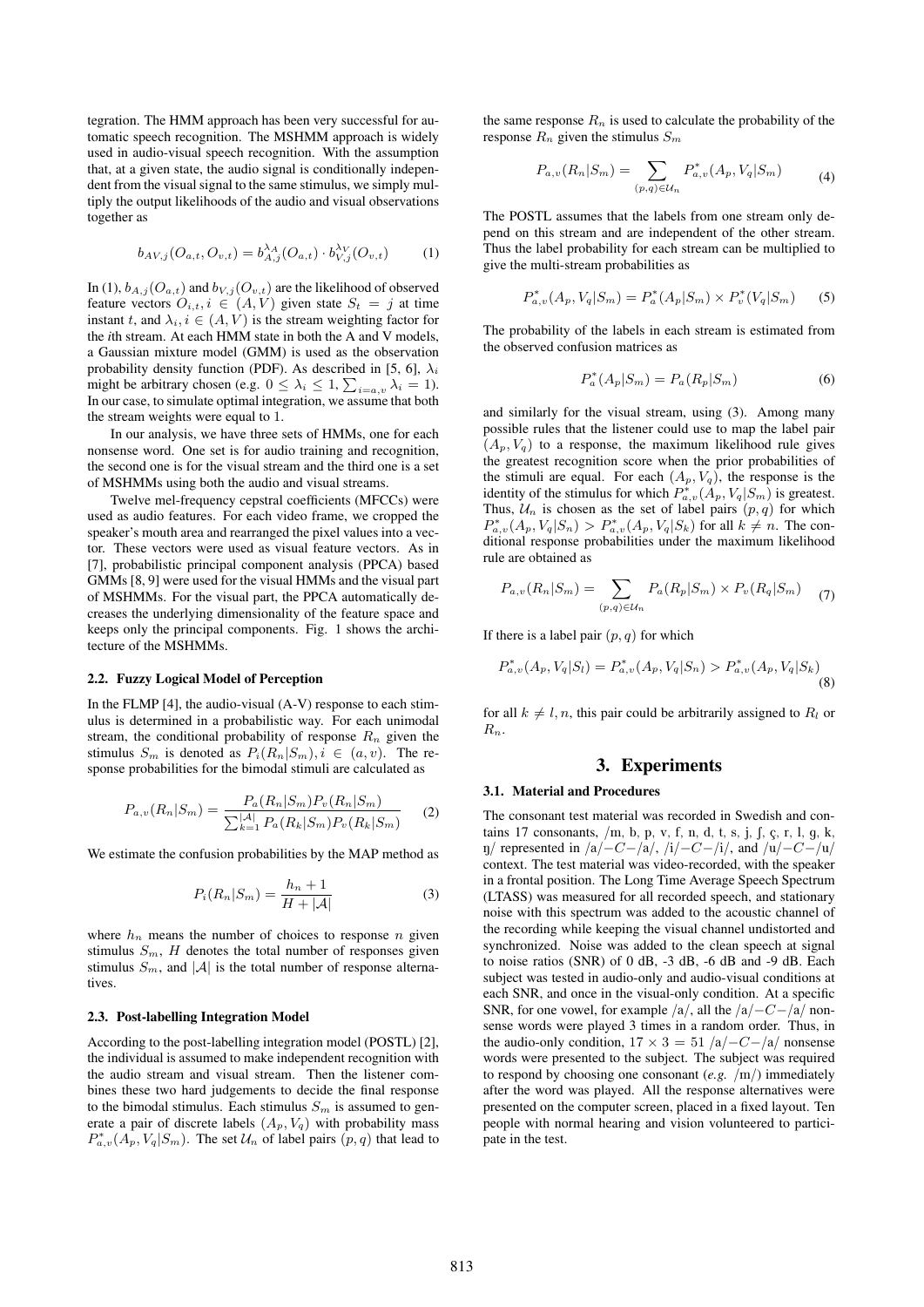### 3.2. Test Result Analysis

Test results were collected in the form of confusion matrices. In addition to overall recognition scores we use the Mutual Information (MI) to describe the consonant confusion matrices. The MI is a measure of the mutual dependence between two variables. In [10] it is used to measure the dependence between the stimuli and responses in consonant recognition tests. In our experiment, the stimulus is a discrete variable  $S$  with 17 possible values with equal probability. Also, the response  $R$  to the stimulus is another discrete variable with 17 possible choices. In the confusion matrix, each cell counts the number of responses when a specific stimulus is given. Using (3), the response frequencies were used to estimate the probabilities  $P(R_n|S_m)$ . The MI between R and S is then

$$
I(R;S) = \sum_{s \in S} P(s) \sum_{r \in R} P(r|s) \log_2 \frac{P(r|s)}{P(r)}.
$$
 (9)

## 4. Results and Discussion

All the ten participants finished all the tests. Using the observed audio-only and visual-only confusion matrices, we predicted the A-V result via the FLMP and the POSTL models.

For HMMs and MSHMMs, we trained and tested them with the audio materials, visual materials and the audio-visual materials. Separate models were trained for each nonsense word, including all the three sets of nonsense consonant words at all the SNR levels. When testing at a specific SNR, we selected one set of data from the training data, obtained one set of result, and then chose the next set till all the three sets were tested. The final results are the mean of these three.

#### 4.1. Recognition Scores and Mutual Information

The observed performance by human participants and by the FLMP and POSTL models are shown in Fig. 2. As the noise level increases, the audio recognition score of the participants becomes worse, as expected. As shown in Fig. 3, the audioonly HMMs perform worse than human beings at each SNR. The visual-only HMMs perform better than the human participants. To facilitate comparison, we artificially increased the variance of the output PDFs in the visual-only HMMs to reduce the recognition score of the visual-only HMMs to the same level as the human performance. The same modification was made in the visual part in the MSHMMs, which decreases the A-V recognition score. Fig. 3 shows the recognition scores of the MSHMMs both before and after this modification.

#### 4.2. Performance Analysis of the Models

The observed and estimated recognition scores are listed in table 1. Fig. 2 shows that both the audio-visual integration models (FLMP and POSTL) predict the main trends of how the recognition scores change under different SNRs. However, the FLMP predicted much better A-V results than observed, and the POSTL underestimates human A-V performance.

With the FLMP, the mutual information between stimulus and response in the A-V condition was even slightly greater than the sum of the mutual information in the unimodal conditions (Fig. 2(b)). This is clearly theoretically incorrect, as the audio and visual channels convey partly redundant speech information, which is also confirmed by the observed human results. For the POSTL, the hard decisions for each stream under unimodal conditions are combined to yield the final bimodal



Figure 2: *Observed and model-predicted recognition scores (a) and mutual information between stimuli and responses (b), as a function of SNR, using FLMP and POSTL to predict audiovisual (A-V) performance.*

response. This is not the optimal integration approach because some information is lost in the hard decisions.

The visual stream is not distorted, while the audio stream is affected by different levels of noise. In the process of integration, MSHMMs make a balance between the audio and visual streams to achieve a better bimodal result. The information from the visual stream compensates the lack of reliability in the noisy audio stream. The overestimation here is due to the robust recognition ability in the visual HMMs. Acoustic noise still affects the final result when the audio stream becomes more unreliable as the SNR decreases.

The modified visual-only HMMs have the same recognition score as the human observers. In this case, with the audio part unchanged, the MSHMMs still integrate the audio stream and visual stream efficiently, but the model underestimates human A-V performance due to the worse performance of the audioonly HMMs (and audio part in MSHMMs). In future work, we will attempt to improve the performance of the audio-only HMMs, and then the integrated result could be more directly comparable to human results.